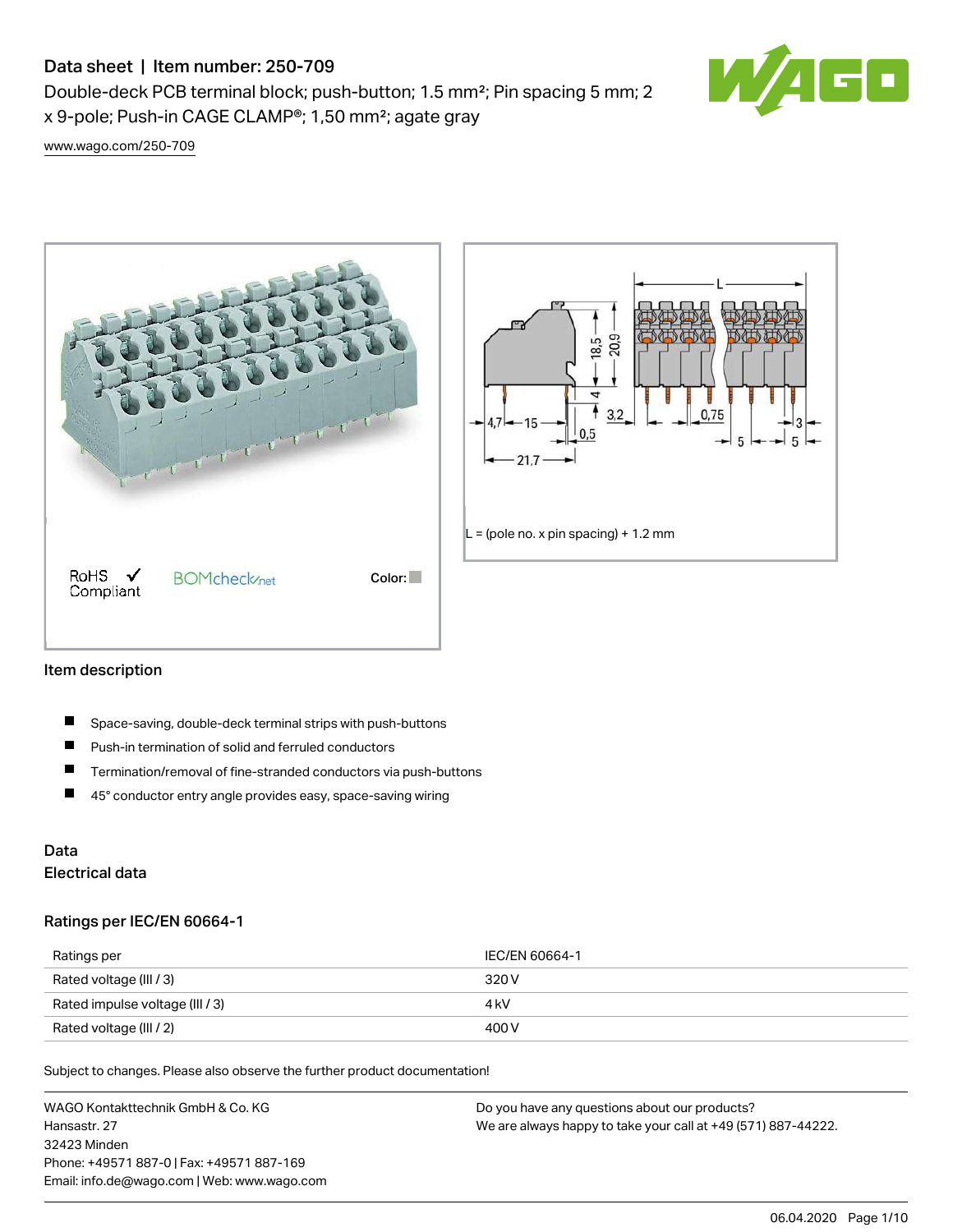[www.wago.com/250-709](http://www.wago.com/250-709)



| Rated impulse voltage (III / 2) | 4 kV                                                      |
|---------------------------------|-----------------------------------------------------------|
| Rated voltage (II / 2)          | 630 V                                                     |
| Rated impulse voltage (II / 2)  | 4 kV                                                      |
| Rated current                   | 10 A                                                      |
| Legend (ratings)                | (III / 2) ≙ Overvoltage category III / Pollution degree 2 |

### Approvals per UL 1059

| Rated voltage UL (Use Group B) | 300 V   |
|--------------------------------|---------|
| Rated current UL (Use Group B) | 10 A    |
| Rated voltage UL (Use Group D) | 300 V   |
| Rated current UL (Use Group D) | 10 A    |
| Approvals per                  | UL 1059 |

### Approvals per CSA

| Rated voltage CSA (Use Group B) | 300 V |
|---------------------------------|-------|
| Rated current CSA (Use Group B) | 10 A  |
| Rated voltage CSA (Use Group D) | 300 V |
| Rated current CSA (Use Group D) | 10 A  |

### Connection data

| Connection technology                                       | Push-in CAGE CLAMP®                   |  |
|-------------------------------------------------------------|---------------------------------------|--|
| Actuation type                                              | Push-button                           |  |
| Solid conductor                                             | $0.51.5$ mm <sup>2</sup> / 20  16 AWG |  |
| Fine-stranded conductor                                     | $0.751.5$ mm <sup>2</sup>             |  |
| Fine-stranded conductor with ferrule with plastic collar    | $0.51$ mm <sup>2</sup>                |  |
| Fine-stranded conductor with ferrule without plastic collar | $0.51$ mm <sup>2</sup>                |  |
| Strip length                                                | 9 mm / 0.35 inch                      |  |
| Conductor entry angle to the PCB                            | 45°                                   |  |
| No. of poles                                                | 9                                     |  |
| Total number of connection points                           | 9                                     |  |
| Total number of potentials                                  | 18                                    |  |
| Number of connection types                                  | 1                                     |  |
| Number of levels                                            | $\overline{2}$                        |  |
|                                                             |                                       |  |

## Geometrical Data

Pin spacing 5 mm / 0.197 inch

Subject to changes. Please also observe the further product documentation!

WAGO Kontakttechnik GmbH & Co. KG Hansastr. 27 32423 Minden Phone: +49571 887-0 | Fax: +49571 887-169 Email: info.de@wago.com | Web: www.wago.com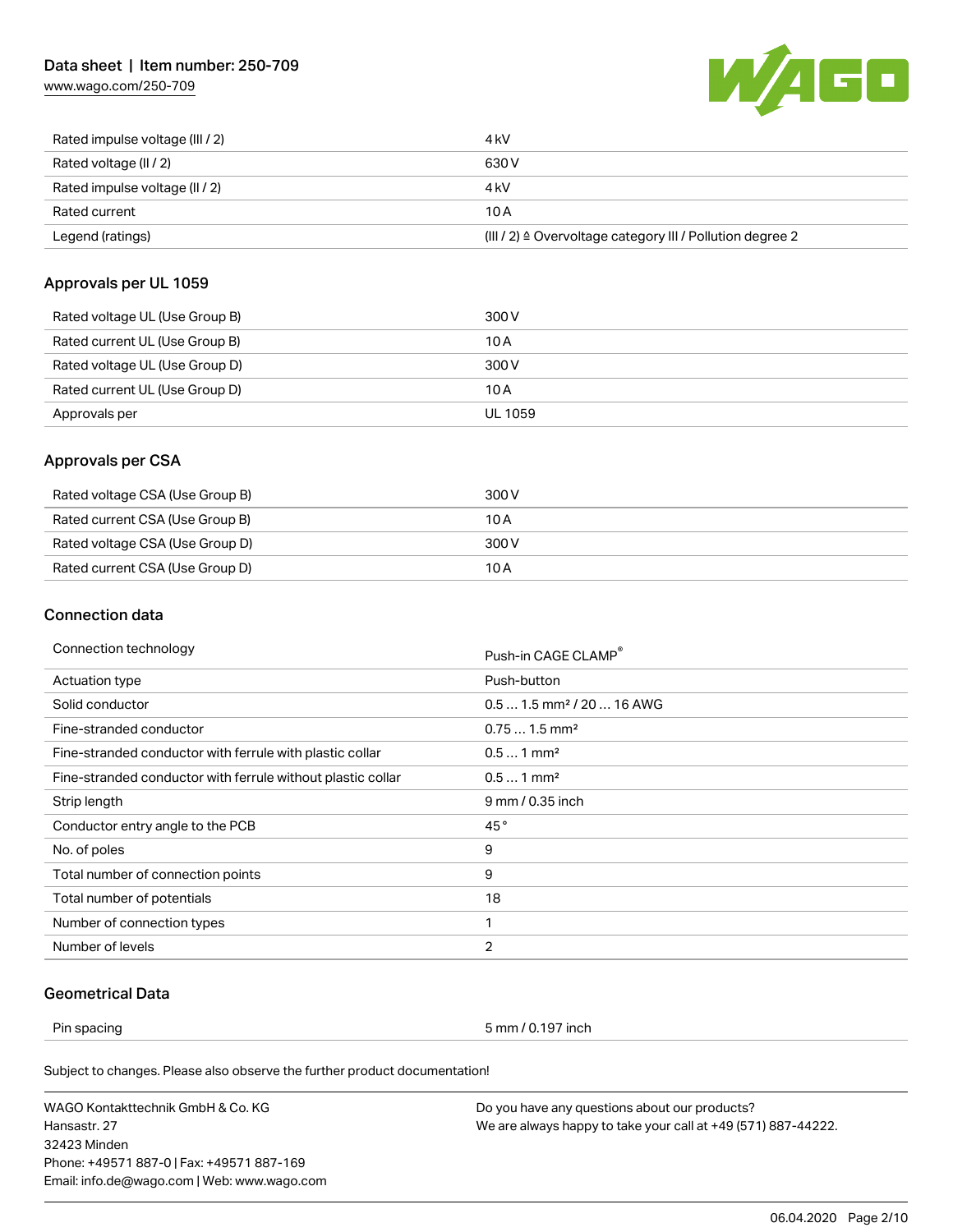[www.wago.com/250-709](http://www.wago.com/250-709)



| Width                             | 46.2 mm / 1.819 inch  |  |
|-----------------------------------|-----------------------|--|
| Height                            | 24.9 mm / 0.98 inch   |  |
| Height from the surface           | 20.9 mm / 0.823 inch  |  |
| Depth                             | 21.7 mm / 0.854 inch  |  |
| Solder pin length                 | 4 mm                  |  |
| Solder pin dimensions             | $0.5 \times 0.75$ mm  |  |
| Drilled hole diameter (tolerance) | 1.2 $(-0.1  +0.1)$ mm |  |

### PCB contact

| PCB contact                         | THT.                                    |
|-------------------------------------|-----------------------------------------|
| Solder pin arrangement              | over the entire terminal strip, in line |
| Number of solder pins per potential |                                         |

### Material Data

| Color                       | agate gray                            |
|-----------------------------|---------------------------------------|
| Insulating material         | Polyamide 66 (PA 66)                  |
| Flammability class per UL94 | V <sub>0</sub>                        |
| Clamping spring material    | Chrome nickel spring steel (CrNi)     |
| Contact material            | Electrolytic copper $(E_{\text{Cl}})$ |
| Contact plating             | tin-plated                            |
| Fire load                   | 0.367 MJ                              |
| Weight                      | 17.3 <sub>g</sub>                     |

### Commercial data

| Product Group      | 4 (Printed Circuit) |
|--------------------|---------------------|
| Packaging type     | <b>BOX</b>          |
| Country of origin  | CН                  |
| <b>GTIN</b>        | 4044918304528       |
| Customs Tariff No. | 85369010000         |

### Approvals / Certificates

#### Country specific Approvals

|      |                          |                                 | Certificate |
|------|--------------------------|---------------------------------|-------------|
| Logo | Approval                 | <b>Additional Approval Text</b> | name        |
|      | <b>CCA</b>               | EN 60998                        | NTR NL-     |
|      | DEKRA Certification B.V. |                                 | 7449        |

Subject to changes. Please also observe the further product documentation!

WAGO Kontakttechnik GmbH & Co. KG Hansastr. 27 32423 Minden Phone: +49571 887-0 | Fax: +49571 887-169 Email: info.de@wago.com | Web: www.wago.com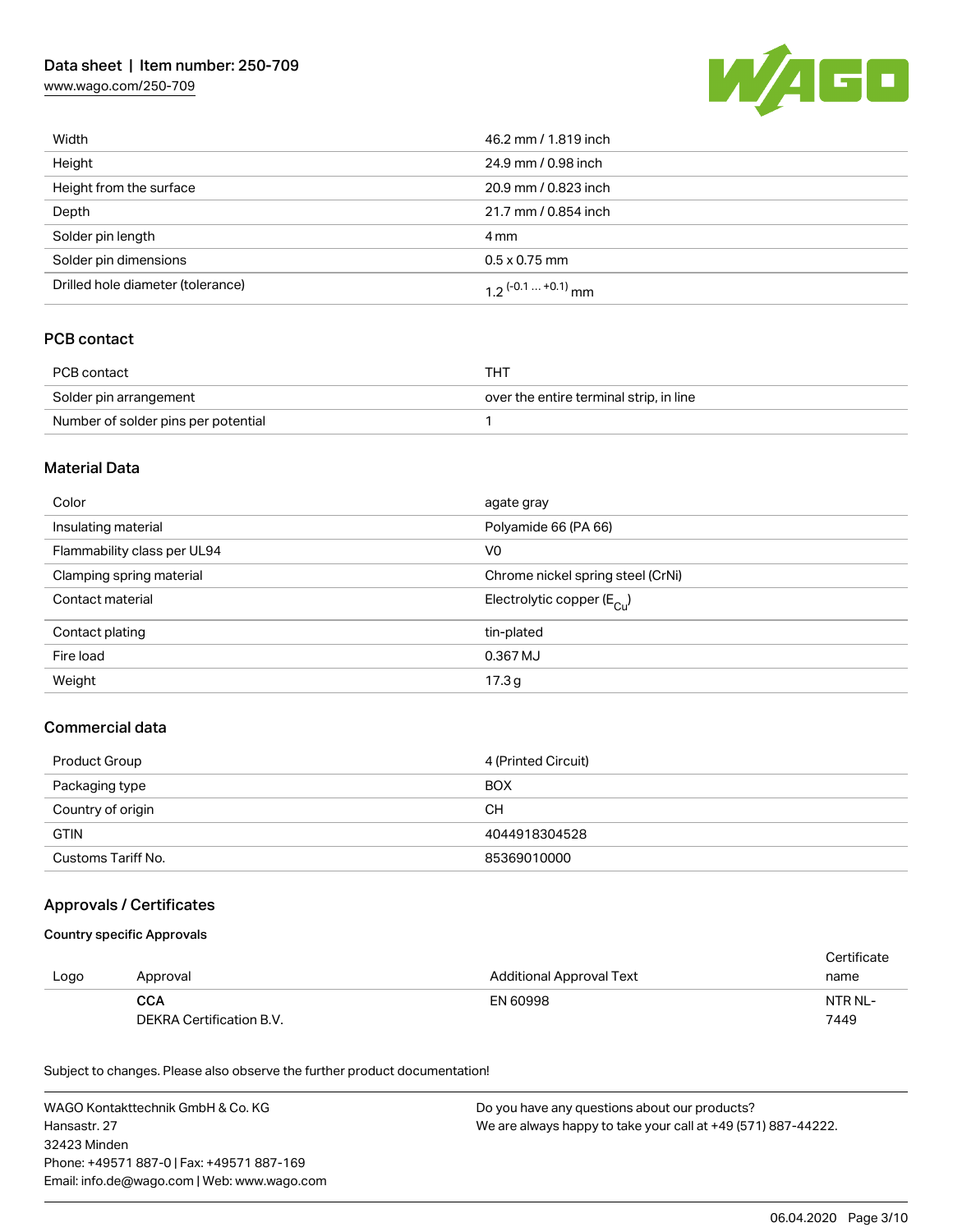-- -



| <b>Ship Approvals</b><br>Logo | Approval                                     | <b>Additional Approval Text</b> | Certificate<br>name |
|-------------------------------|----------------------------------------------|---------------------------------|---------------------|
| DE                            | VDE Prüf- und Zertifizierungsinstitut        |                                 |                     |
| (EMA<br>(EUR                  | <b>VDE</b>                                   | EN 60998                        | 40028888            |
|                               | <b>KEMA/KEUR</b><br>DEKRA Certification B.V. | EN 60947                        | 2160584.18          |
| <b>KEMA</b>                   | <b>KEMA/KEUR</b><br>DEKRA Certification B.V. | EN 60998                        | 71-105258           |
|                               | <b>CSA</b><br>DEKRA Certification B.V.       | C22.2                           | 1132097             |
|                               | <b>CCA</b><br>DEKRA Certification B.V.       | EN 60947                        | NTR NL-<br>7100     |
|                               |                                              |                                 |                     |

| <b>PD</b>     | <b>ABS</b><br>American Bureau of Shipping | $19-$<br>HG1869876-<br><b>PDA</b> |
|---------------|-------------------------------------------|-----------------------------------|
|               | <b>DNV GL</b>                             | TAE000016Z                        |
| <b>DNV-GL</b> | Det Norske Veritas, Germanischer Lloyd    |                                   |

### UL-Approvals

MARITIME

| Logo | Approval                      | <b>Additional Approval Text</b> | Certificate<br>name |
|------|-------------------------------|---------------------------------|---------------------|
| e    | UL                            | <b>UL 1059</b>                  | E45172              |
| . .  | UL International Germany GmbH |                                 | sec. 6              |

Subject to changes. Please also observe the further product documentation!

WAGO Kontakttechnik GmbH & Co. KG Hansastr. 27 32423 Minden Phone: +49571 887-0 | Fax: +49571 887-169 Email: info.de@wago.com | Web: www.wago.com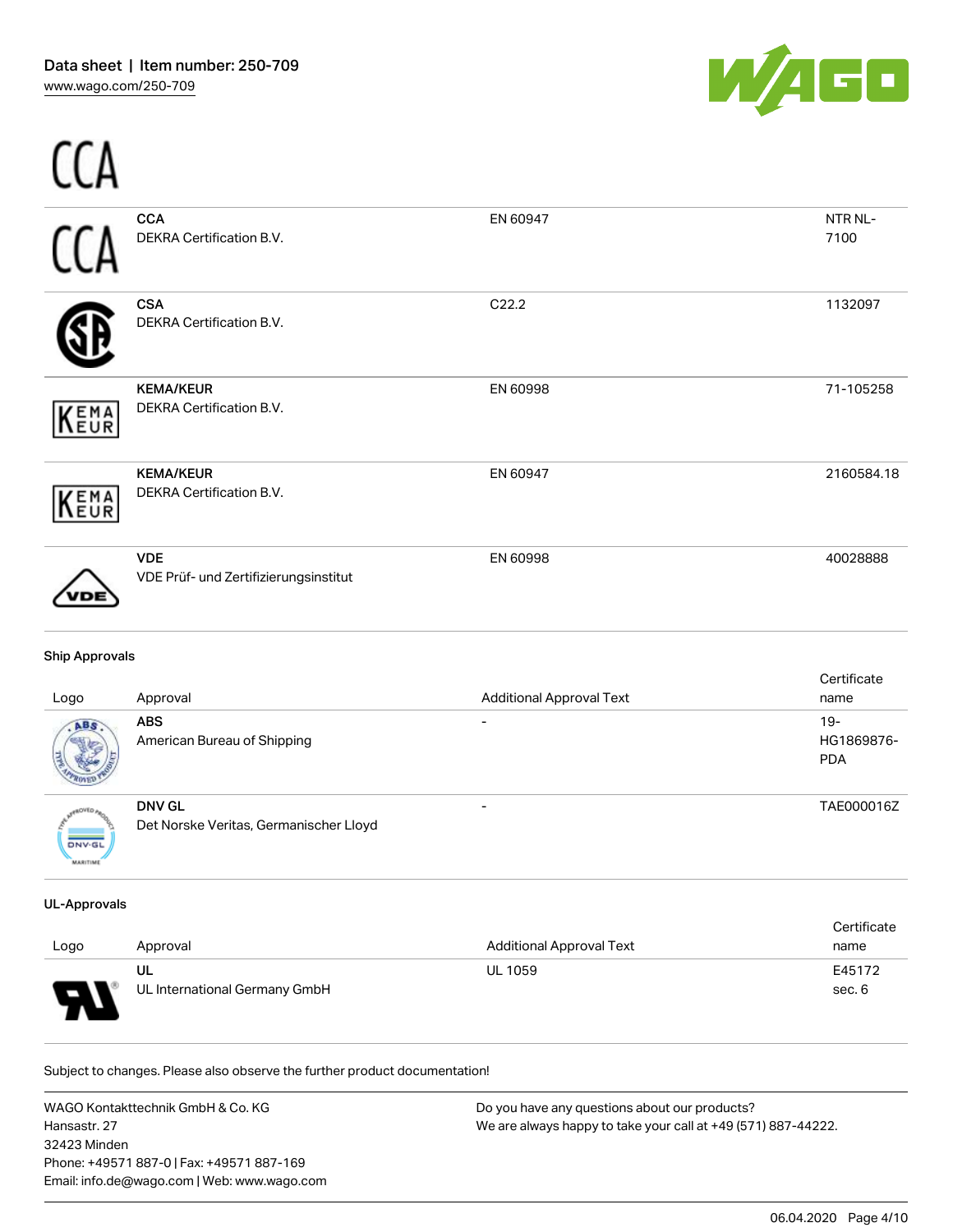

Counterpart

### Compatible products

#### Marking accessories

32423 Minden

Phone: +49571 887-0 | Fax: +49571 887-169 Email: info.de@wago.com | Web: www.wago.com

|              | Item no.: 210-332/500-202                                                                              |                                                               |                                  |  |
|--------------|--------------------------------------------------------------------------------------------------------|---------------------------------------------------------------|----------------------------------|--|
|              | Marking strips; as a DIN A4 sheet; MARKED; 1-16 (160x); Height of marker strip: 3 mm; Strip length 182 |                                                               | www.wago.com/210-332<br>/500-202 |  |
|              | mm; Horizontal marking; Self-adhesive; white                                                           |                                                               |                                  |  |
|              | Item no.: 210-332/500-204                                                                              |                                                               | www.wago.com/210-332             |  |
|              | Marking strips; as a DIN A4 sheet; MARKED; 17-32 (160x); Height of marker strip: 3 mm; Strip length    |                                                               | /500-204                         |  |
|              | 182 mm; Horizontal marking; Self-adhesive; white                                                       |                                                               |                                  |  |
|              | Item no.: 210-332/500-205                                                                              |                                                               |                                  |  |
|              | Marking strips; as a DIN A4 sheet; MARKED; 1-32 (80x); Height of marker strip: 3 mm; Strip length 182  |                                                               | www.wago.com/210-332<br>/500-205 |  |
|              | mm; Horizontal marking; Self-adhesive; white                                                           |                                                               |                                  |  |
|              | Item no.: 210-332/500-206                                                                              |                                                               |                                  |  |
|              | Marking strips; as a DIN A4 sheet; MARKED; 33-48 (160x); Height of marker strip: 3 mm; Strip length    |                                                               | www.wago.com/210-332<br>/500-206 |  |
|              | 182 mm; Horizontal marking; Self-adhesive; white                                                       |                                                               |                                  |  |
| check        |                                                                                                        |                                                               |                                  |  |
|              | Item no.: 210-136                                                                                      |                                                               | www.wago.com/210-136             |  |
|              | Test plug; 2 mm Ø; with 500 mm cable; red                                                              |                                                               |                                  |  |
| tools        |                                                                                                        |                                                               |                                  |  |
|              | Item no.: 210-647                                                                                      |                                                               | www.wago.com/210-647             |  |
|              | Operating tool; Blade: 2.5 x 0.4 mm; with a partially insulated shaft                                  |                                                               |                                  |  |
|              | Item no.: 210-719                                                                                      |                                                               |                                  |  |
|              | Operating tool; Blade: 2.5 x 0.4 mm; with a partially insulated shaft                                  |                                                               | www.wago.com/210-719             |  |
| ferrule      |                                                                                                        |                                                               |                                  |  |
|              | Item no.: 216-101                                                                                      |                                                               |                                  |  |
|              | Ferrule; Sleeve for 0.5 mm <sup>2</sup> / AWG 22; uninsulated; electro-tin plated                      |                                                               | www.wago.com/216-101             |  |
|              | Item no.: 216-102                                                                                      |                                                               |                                  |  |
|              | Ferrule; Sleeve for 0.75 mm <sup>2</sup> / AWG 20; uninsulated; electro-tin plated                     |                                                               | www.wago.com/216-102             |  |
|              | Item no.: 216-103                                                                                      |                                                               |                                  |  |
|              | Ferrule; Sleeve for 1 mm <sup>2</sup> / AWG 18; uninsulated; electro-tin plated                        |                                                               | www.wago.com/216-103             |  |
|              | Item no.: 216-121                                                                                      |                                                               |                                  |  |
|              | Ferrule; Sleeve for 0.5 mm <sup>2</sup> / AWG 22; uninsulated; electro-tin plated                      |                                                               | www.wago.com/216-121             |  |
|              | Subject to changes. Please also observe the further product documentation!                             |                                                               |                                  |  |
|              | WAGO Kontakttechnik GmbH & Co. KG                                                                      | Do you have any questions about our products?                 |                                  |  |
| Hansastr, 27 |                                                                                                        | We are always happy to take your call at +49 (571) 887-44222. |                                  |  |
|              |                                                                                                        |                                                               |                                  |  |

06.04.2020 Page 5/10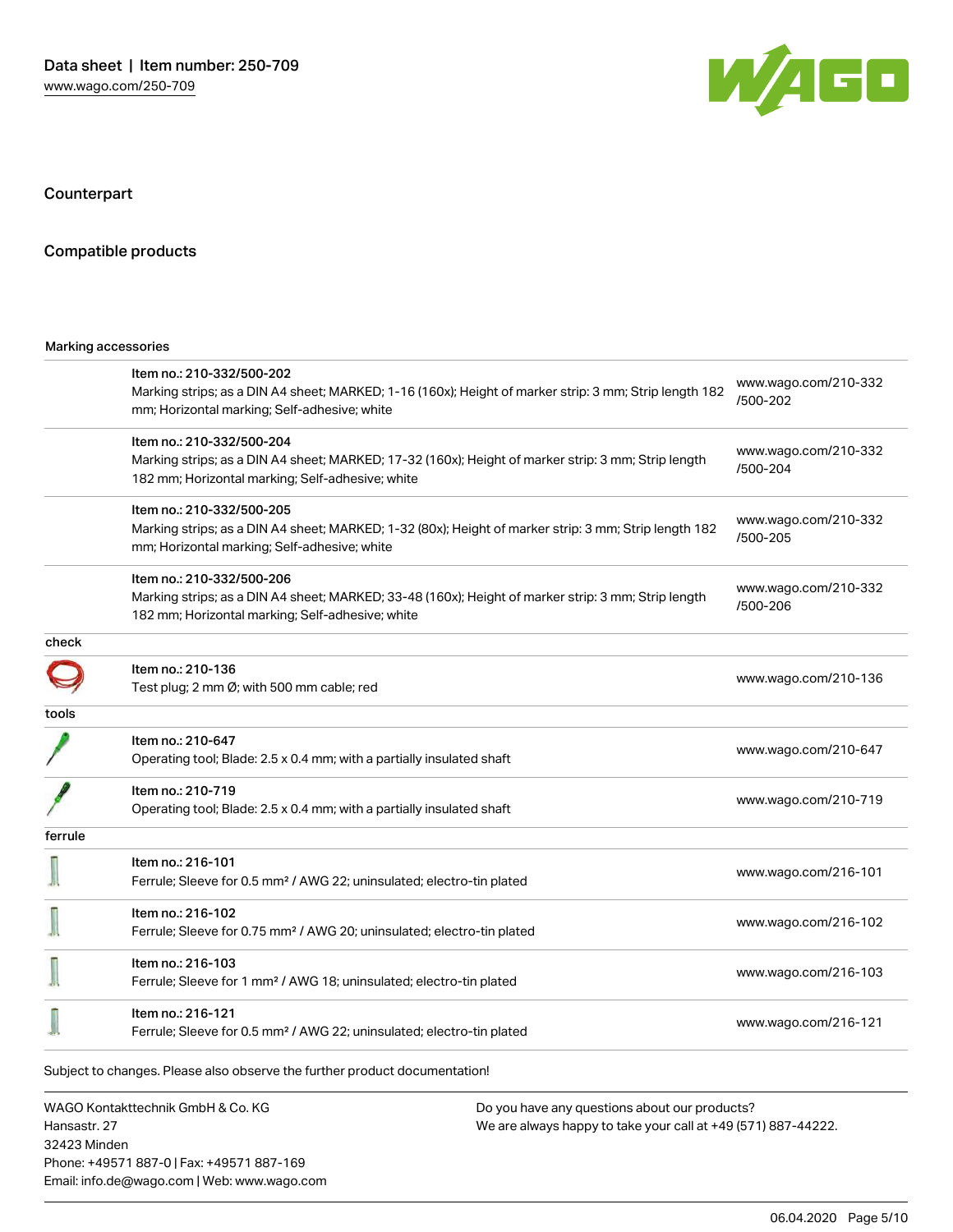[www.wago.com/250-709](http://www.wago.com/250-709)



| Item no.: 216-122<br>Ferrule; Sleeve for 0.75 mm <sup>2</sup> / AWG 20; uninsulated; electro-tin plated                                                                                                 | www.wago.com/216-122 |
|---------------------------------------------------------------------------------------------------------------------------------------------------------------------------------------------------------|----------------------|
| Item no.: 216-123<br>Ferrule; Sleeve for 1 mm <sup>2</sup> / AWG 18; uninsulated; electro-tin plated                                                                                                    | www.wago.com/216-123 |
| Item no.: 216-141<br>Ferrule; Sleeve for 0.5 mm <sup>2</sup> / 20 AWG; uninsulated; electro-tin plated; electrolytic copper; gastight<br>crimped; acc. to DIN 46228, Part 1/08.92                       | www.wago.com/216-141 |
| Item no.: 216-142<br>Ferrule; Sleeve for 0.75 mm <sup>2</sup> / 18 AWG; uninsulated; electro-tin plated; electrolytic copper; gastight<br>crimped; acc. to DIN 46228, Part 1/08.92                      | www.wago.com/216-142 |
| Item no.: 216-143<br>Ferrule; Sleeve for 1 mm <sup>2</sup> / AWG 18; uninsulated; electro-tin plated; electrolytic copper; gastight<br>crimped; acc. to DIN 46228, Part 1/08.92                         | www.wago.com/216-143 |
| Item no.: 216-201<br>Ferrule; Sleeve for 0.5 mm <sup>2</sup> / 20 AWG; insulated; electro-tin plated; white                                                                                             | www.wago.com/216-201 |
| Item no.: 216-202<br>Ferrule; Sleeve for 0.75 mm <sup>2</sup> / 18 AWG; insulated; electro-tin plated; gray                                                                                             | www.wago.com/216-202 |
| Item no.: 216-203<br>Ferrule; Sleeve for 1 mm <sup>2</sup> / AWG 18; insulated; electro-tin plated; red                                                                                                 | www.wago.com/216-203 |
| Item no.: 216-221<br>Ferrule; Sleeve for 0.5 mm <sup>2</sup> / 20 AWG; insulated; electro-tin plated; white                                                                                             | www.wago.com/216-221 |
| Item no.: 216-222<br>Ferrule; Sleeve for 0.75 mm <sup>2</sup> / 18 AWG; insulated; electro-tin plated; gray                                                                                             | www.wago.com/216-222 |
| Item no.: 216-223<br>Ferrule; Sleeve for 1 mm <sup>2</sup> / AWG 18; insulated; electro-tin plated; red                                                                                                 | www.wago.com/216-223 |
| Item no.: 216-241<br>Ferrule; Sleeve for 0.5 mm <sup>2</sup> / 20 AWG; insulated; electro-tin plated; electrolytic copper; gastight<br>crimped; acc. to DIN 46228, Part 4/09.90; white                  | www.wago.com/216-241 |
| Item no.: 216-242<br>Ferrule; Sleeve for 0.75 mm <sup>2</sup> / 18 AWG; insulated; electro-tin plated; electrolytic copper; gastight<br>crimped; acc. to DIN 46228, Part 4/09.90; gray                  | www.wago.com/216-242 |
| Item no.: 216-243<br>Ferrule; Sleeve for 1 mm <sup>2</sup> / AWG 18; insulated; electro-tin plated; electrolytic copper; gastight crimped; www.wago.com/216-243<br>acc. to DIN 46228, Part 4/09.90; red |                      |
| Item no.: 216-262<br>Ferrule; Sleeve for 0.75 mm <sup>2</sup> / 18 AWG; insulated; electro-tin plated; electrolytic copper; gastight<br>crimped; acc. to DIN 46228, Part 4/09.90; gray                  | www.wago.com/216-262 |
| Item no.: 216-263<br>Ferrule; Sleeve for 1 mm <sup>2</sup> / AWG 18; insulated; electro-tin plated; electrolytic copper; gastight crimped; www.wago.com/216-263<br>acc. to DIN 46228, Part 4/09.90; red |                      |

Subject to changes. Please also observe the further product documentation!

WAGO Kontakttechnik GmbH & Co. KG Hansastr. 27 32423 Minden Phone: +49571 887-0 | Fax: +49571 887-169 Email: info.de@wago.com | Web: www.wago.com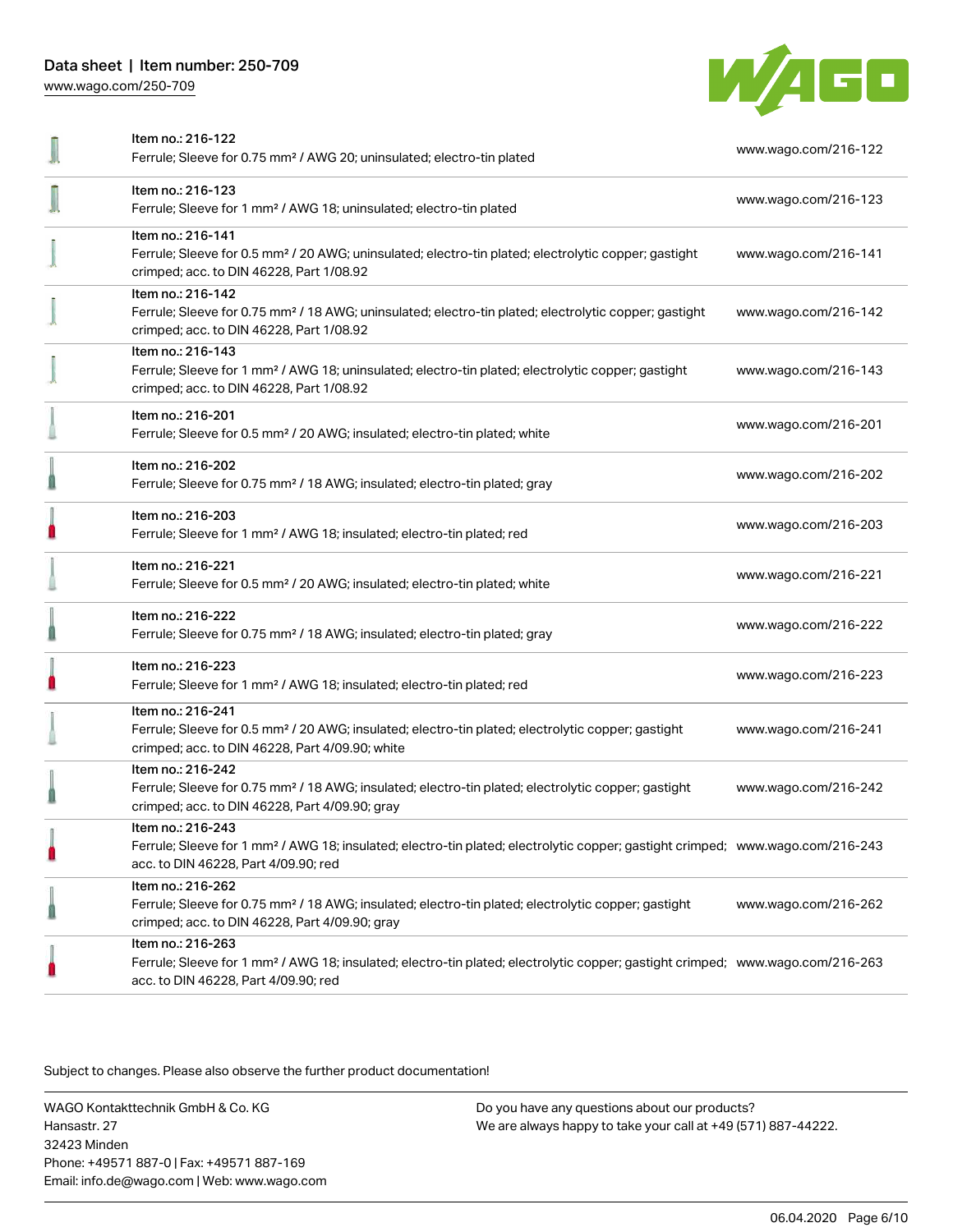

## Downloads Documentation

|                   | <b>Additional Information</b><br>Technical explanations                                                                                                                | Apr 3, 2019 | pdf<br>3.6 MB | Download |
|-------------------|------------------------------------------------------------------------------------------------------------------------------------------------------------------------|-------------|---------------|----------|
|                   | CAD/CAE-Data                                                                                                                                                           |             |               |          |
| CAD data          |                                                                                                                                                                        |             |               |          |
|                   | 2D/3D Models 250-709                                                                                                                                                   |             | <b>URL</b>    | Download |
| <b>PCB Design</b> |                                                                                                                                                                        |             |               |          |
|                   | Symbol and Footprint 250-709                                                                                                                                           |             | URL           | Download |
|                   | CAx data for your PCB design, consisting of "schematic symbols and PCB footprints",<br>allow easy integration of the WAGO component into your development environment. |             |               |          |
|                   | Supported formats:                                                                                                                                                     |             |               |          |
| ш                 | Accel EDA 14 & 15                                                                                                                                                      |             |               |          |
| ш                 | Altium 6 to current version                                                                                                                                            |             |               |          |
| ш                 | Cadence Allegro                                                                                                                                                        |             |               |          |
| ш                 | DesignSpark                                                                                                                                                            |             |               |          |
| ш                 | Eagle Libraries                                                                                                                                                        |             |               |          |
| П                 | KiCad                                                                                                                                                                  |             |               |          |
| ш                 | Mentor Graphics BoardStation                                                                                                                                           |             |               |          |
| ш                 | Mentor Graphics Design Architect                                                                                                                                       |             |               |          |
| ш                 | Mentor Graphics Design Expedition 99 and 2000                                                                                                                          |             |               |          |
| ш                 | OrCAD 9.X PCB and Capture                                                                                                                                              |             |               |          |
| ш                 | PADS PowerPCB 3, 3.5, 4.X, and 5.X                                                                                                                                     |             |               |          |
| ш                 | PADS PowerPCB and PowerLogic 3.0                                                                                                                                       |             |               |          |
| H                 | PCAD 2000, 2001, 2002, 2004, and 2006                                                                                                                                  |             |               |          |
| ш                 | Pulsonix 8.5 or newer                                                                                                                                                  |             |               |          |
|                   | <b>STL</b>                                                                                                                                                             |             |               |          |
|                   | 3D STEP                                                                                                                                                                |             |               |          |
|                   | <b>TARGET 3001!</b>                                                                                                                                                    |             |               |          |
|                   | View Logic ViewDraw                                                                                                                                                    |             |               |          |
|                   | Quadcept                                                                                                                                                               |             |               |          |

WAGO Kontakttechnik GmbH & Co. KG Hansastr. 27 32423 Minden Phone: +49571 887-0 | Fax: +49571 887-169 Email: info.de@wago.com | Web: www.wago.com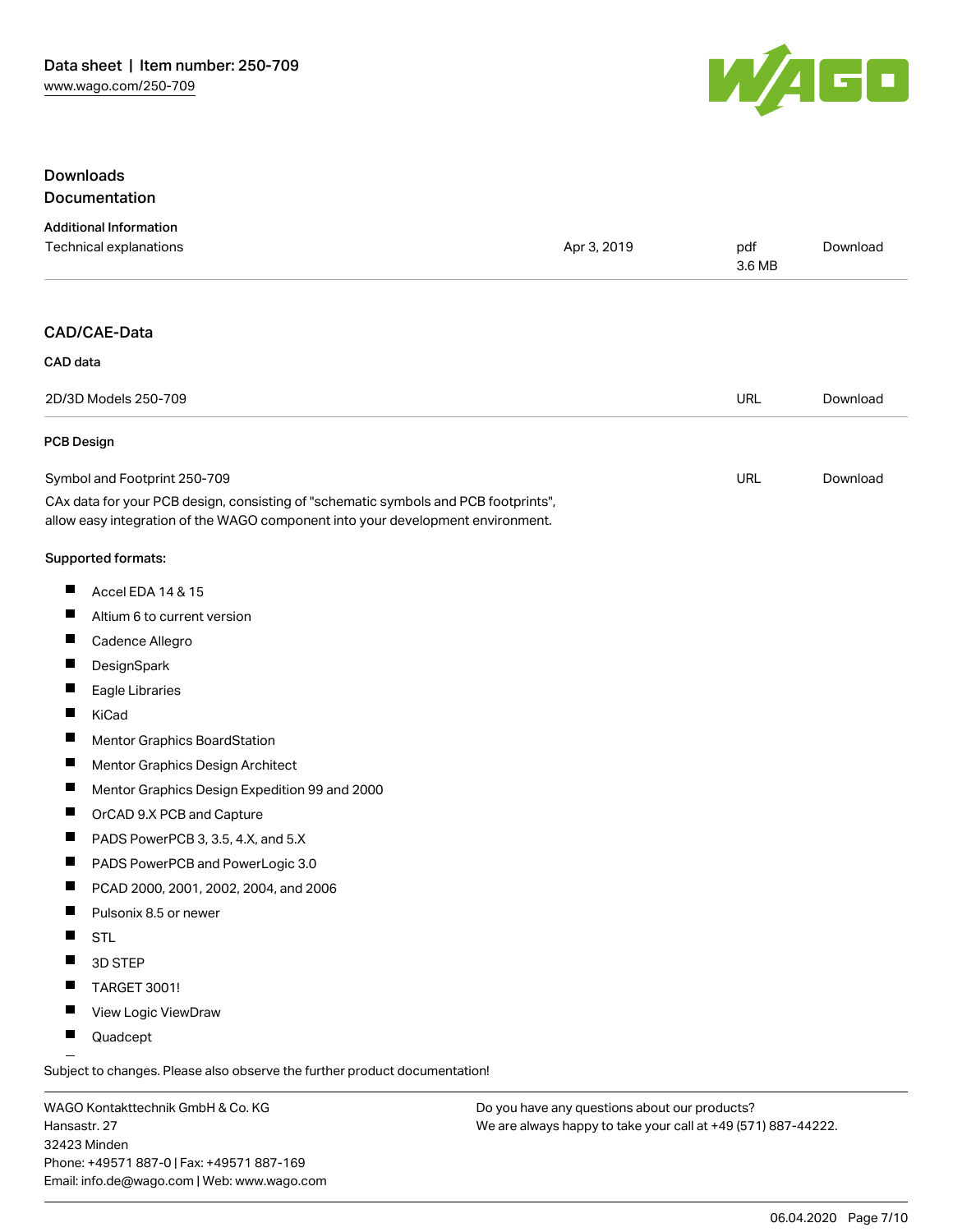

- $\blacksquare$ Zuken CadStar 3 and 4
- $\blacksquare$ Zuken CR-5000 and CR-8000

PCB Component Libraries (EDA), PCB CAD Library Ultra Librarian

## Installation Notes



Space-saving wiring – push-in termination of solid conductors.



Testing with 2 mm Ø test plug – touch contact.

Conductor termination

Subject to changes. Please also observe the further product documentation!

WAGO Kontakttechnik GmbH & Co. KG Hansastr. 27 32423 Minden Phone: +49571 887-0 | Fax: +49571 887-169 Email: info.de@wago.com | Web: www.wago.com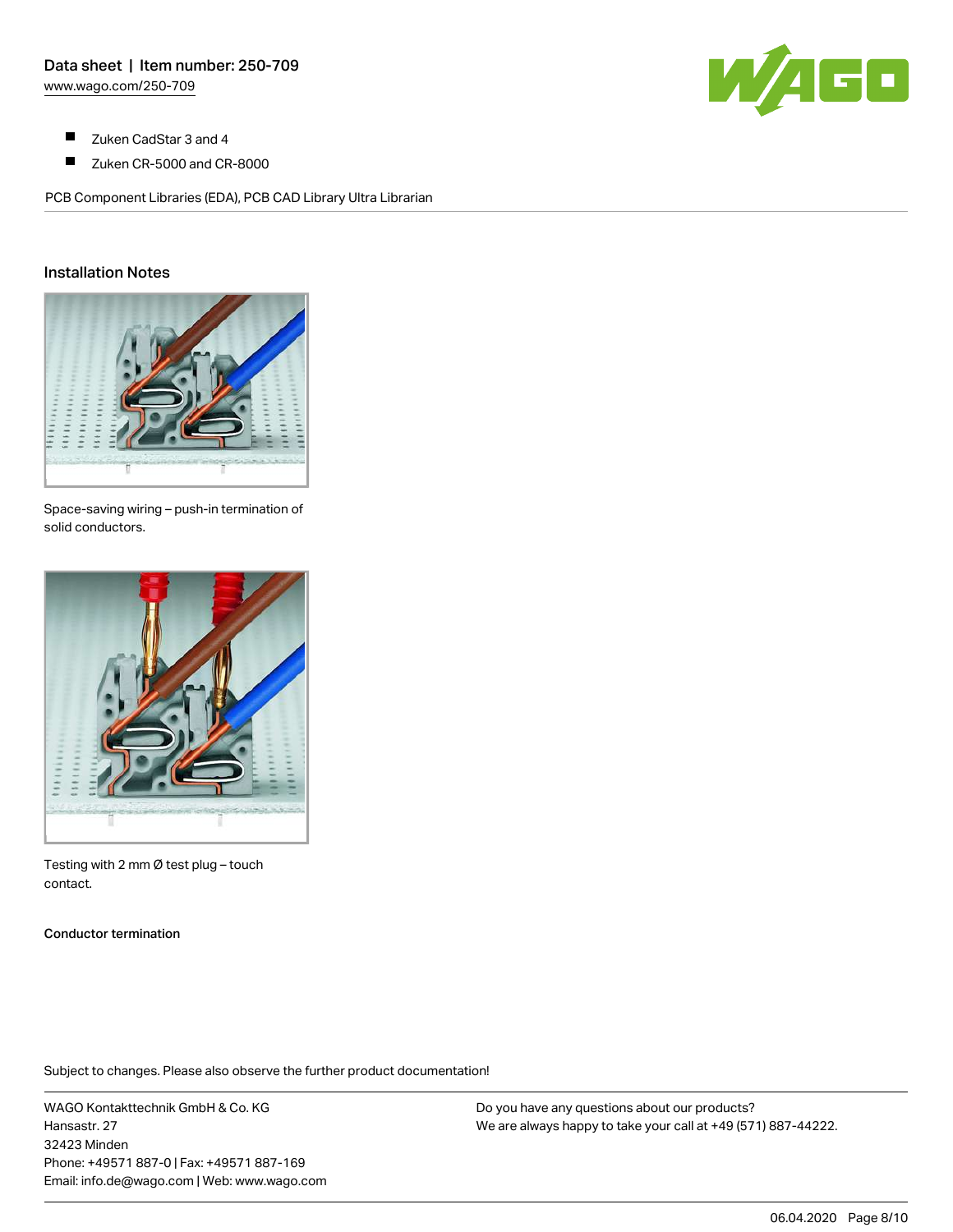Data sheet | Item number: 250-709 [www.wago.com/250-709](http://www.wago.com/250-709)





Inserting solid conductors via push-in termination.

Inserting fine-stranded conductors via pushbuttons, 250 Series – 3.5 mm pin spacing.

#### Conductor termination



Space-saving wiring, 250 Series – 5 mm pin spacing.

**Testing** 

Subject to changes. Please also observe the further product documentation!

WAGO Kontakttechnik GmbH & Co. KG Hansastr. 27 32423 Minden Phone: +49571 887-0 | Fax: +49571 887-169 Email: info.de@wago.com | Web: www.wago.com